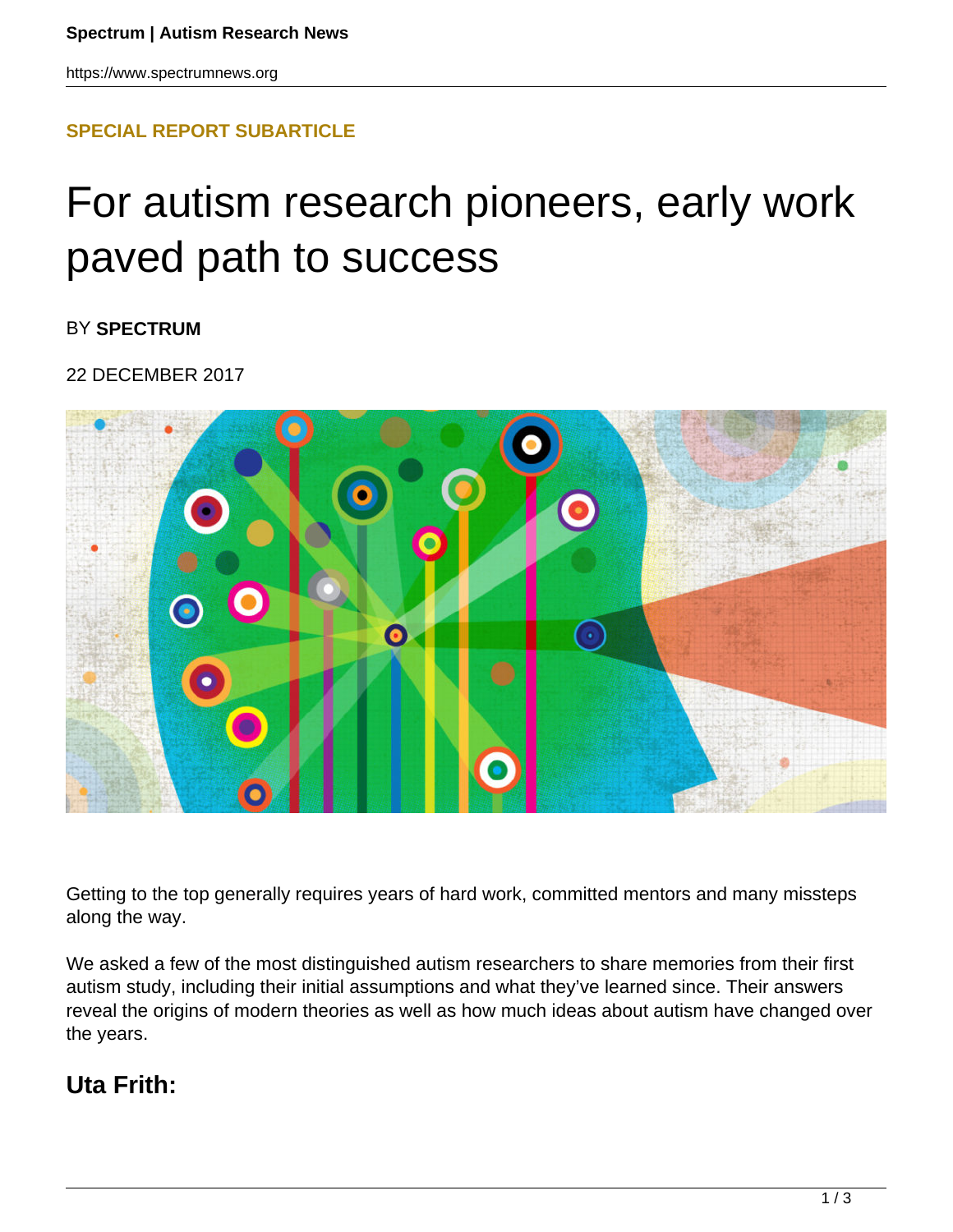https://www.spectrumnews.org

My first study was inspired by an ingenious experiment by my wonderful Ph.D. supervisors, **Beate Hermelin** and **Neil O'Connor**. They compared recall for random words (for instance, "fish, ate, they, fresh") and for the same words when they formed sentences ("They ate fresh fish."). Normally, we expect recall for words in sentences to be a lot better than recall for words in random strings. But this was not the case for autistic children. I was fascinated by this finding and wanted to repeat it. This led to my first and only paper ever accepted without revision, in 1969**<sup>1</sup>** .

In that first study, I recorded myself saying strings of words and played them back to the children and asked them to repeat what they heard. I soon gave up using the tape recorder, which only distracted the children. I found they willingly did the task as long as I spoke the words to them directly.

The results of the experiment confirmed the findings of my supervisors: For the children with autism, there was only a small difference in how many words they recalled when I said strings of unconnected words and when I said sentences.

This set me on the trail of a theory I later termed '**weak central coherence**.' This theory holds that children with autism struggle to consolidate information and see 'the big picture.' By contrast, they excel at remembering details. It may explain why children in my first experiment remembered random strings of words so well.

Furthermore, the tape-recorder misstep taught me something about people with autism. I had falsely assumed that children with autism would perform much better with an impersonal machine than with a human. How wrong I was. I was relieved to throw aside the idea that 'autism' meant 'asocial.'

# **Catherine Lord:**

The **first autism research** I was involved in was as a student-therapist and data collector for **Ole Ivar Lovaas**' 1987 study on **applied behavioral analysis** for children with autism. Contrary to Lovaas' reports that the therapy makes children with autism "indistinguishable from typical children," I didn't see any miracles. But I did see one child begin to speak in sentences. Another one, however, never was able to consistently imitate speech sounds.

I don't think the second child made it into the paper Lovaas wrote. In those days, there was no expectation that a researcher would describe every child he or she worked with. Samples were almost always 'convenience samples' of whomever the researcher wanted. This is still something that occurs in genetics and neuroscience, but has been rectified to a great extent in behavioral research.

The first autism study I led was at the University of North Carolina's **TEACCH Autism Program**. I took existing TEACCH data and looked at intelligence quotient (IQ) changes from first assessment